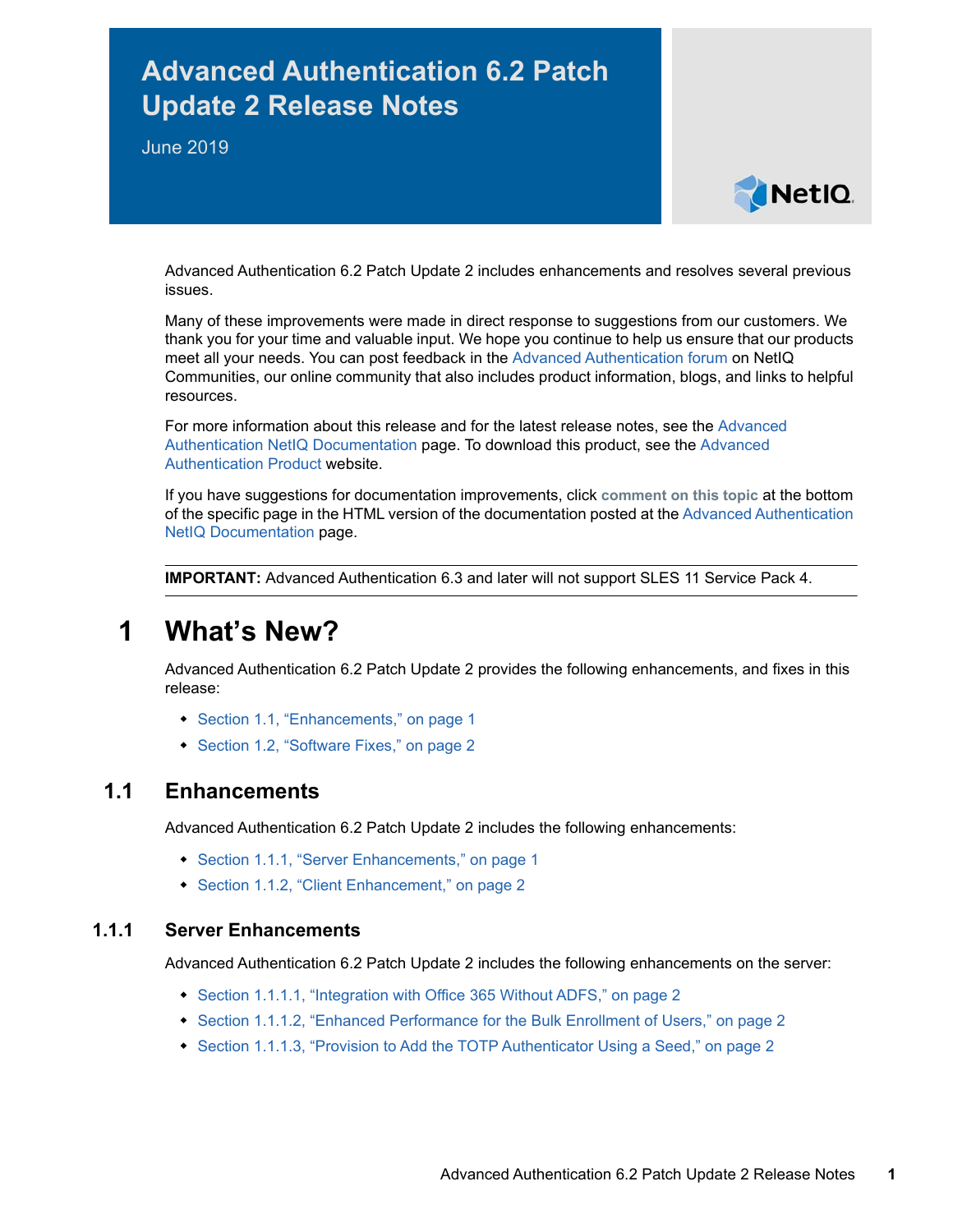#### <span id="page-1-2"></span>**1.1.1.1 Integration with Office 365 Without ADFS**

This patch adds support for the integration of Advanced Authentication with Office 365. With this integration, you can set up the strong multi-factor authentication to Office 365 without ADFS. This integration approach eliminates the additional configurations and expenses required to deploy and maintain the ADFS service.

Also, this patch introduces an option in the SAML event settings to allow the Advanced Authentication server to send the ImmutableId (User objectId) as the NameID element to achieve seamless authentication. This option is required for integrating Advanced Authentication with Microsoft Office 365 without ADFS.

For more information, see ["Configuring Integration with Office 365 Without ADFS"](https://www.netiq.com/documentation/advanced-authentication-62/pdfdoc/server-administrator-guide/server-administrator-guide.pdf#into365withsaml) in the *[Advanced](https://www.netiq.com/documentation/advanced-authentication-62/pdfdoc/server-administrator-guide/server-administrator-guide.pdf#bookinfo)  Authentication - Administration* guide.

#### <span id="page-1-3"></span>**1.1.1.2 Enhanced Performance for the Bulk Enrollment of Users**

This patch reduces the time consumed during the bulk enrollment process of users in large environments.

#### <span id="page-1-4"></span>**1.1.1.3 Provision to Add the TOTP Authenticator Using a Seed**

Now users can add the TOTP authenticator in the Desktop OTP tool manually using a seed. The seed can be generated either on the Advanced Authentication Self-Service portal or in a third-party software. To use the seed with Advanced Authentication it is required to enable the manual enrollment in the **OATH OTP** method of the Advanced Authentication Administration portal.

For more information, see ["Enrolling with the Secret Key](https://www.netiq.com/documentation/advanced-authentication-62/pdfdoc/server-user-guide/server-user-guide.pdf#t49oon78pu40)" in the *[Advanced Authentication- User](https://www.netiq.com/documentation/advanced-authentication-62/pdfdoc/server-user-guide/server-user-guide.pdf#bookinfo)* guide.

#### <span id="page-1-1"></span>**1.1.2 Client Enhancement**

Advanced Authentication 6.2 Patch Update 2 includes the following enhancement on Client:

[Section 1.1.2.1, "Support for Windows 10 Version 1903," on page 2](#page-1-5)

#### <span id="page-1-5"></span>**1.1.2.1 Support for Windows 10 Version 1903**

This patch extends support for the Windows 10 version 1903.

### <span id="page-1-0"></span>**1.2 Software Fixes**

Advanced Authentication 6.2 Patch Update 2 includes the following software fixes:

- ◆ [Section 1.2.1, "Server Fixes," on page 2](#page-1-6)
- ◆ [Section 1.2.2, "Client Fixes," on page 5](#page-4-0)

#### <span id="page-1-6"></span>**1.2.1 Server Fixes**

Advanced Authentication 6.2 Patch Update 2 includes the following server fixes:

- [Section 1.2.1.1, "Issue with RADIUS Authentication," on page 3](#page-2-0)
- [Section 1.2.1.2, "Advanced Authentication Server Does Not Send the RADIUS Challenge," on](#page-2-1)  [page 3](#page-2-1)
- [Section 1.2.1.3, "LDAP Servers Are Unavailable When the Global Master Server Is Down," on](#page-2-2)  [page 3](#page-2-2)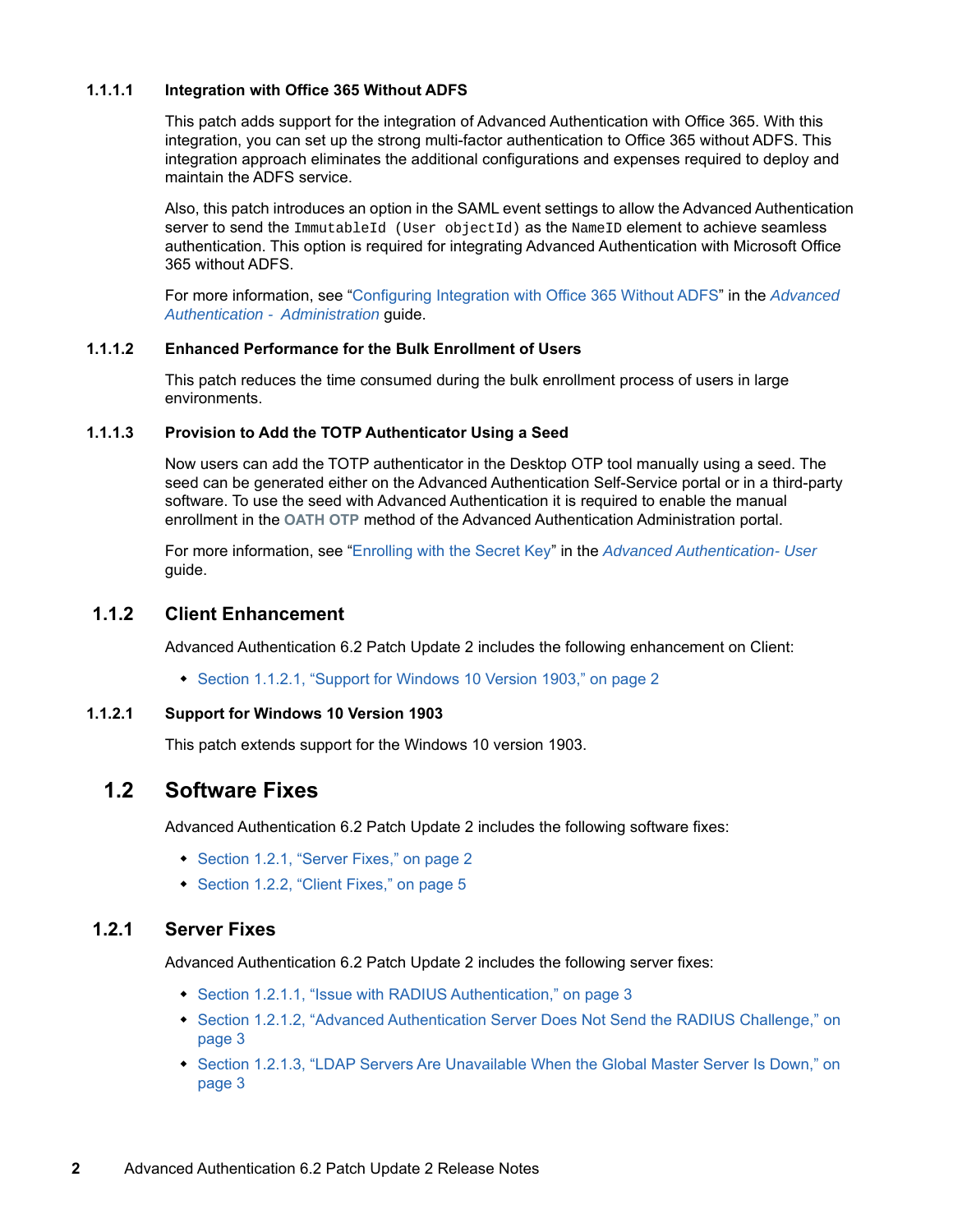- [Section 1.2.1.4, "Importing the Database from Advanced Authentication 6.1 to 6.2 Fails," on](#page-2-3)  [page 3](#page-2-3)
- [Section 1.2.1.5, "Full Synchronization Removes the Enrolled Authenticators," on page 3](#page-2-4)
- Section 1.2.1.6, "Security Issue: Helpdesk Administrator Can Reset the Authentication Methods [of a Full Administrator," on page 4](#page-3-6)
- Section 1.2.1.7, "Issue with the Memory of Docker Container and the Portals Are Inaccessible [Inconsistently," on page 4](#page-3-7)
- [Section 1.2.1.8, "Issue with Enrolling the Fingerprint on an Android Smartphone to the FIDO 2.0](#page-3-8)  [Method," on page 4](#page-3-8)
- [Section 1.2.1.9, "The Activity of Unlocking a User is Not Logged," on page 4](#page-3-0)
- [Section 1.2.1.10, "Advanced Authentication Does Not Work with Amazon Web Services," on](#page-3-1)  [page 4](#page-3-1)
- Section 1.2.1.11, "Expired Password Blocks Users from Logging into the Web Authentication [Events," on page 4](#page-3-2)
- [Section 1.2.1.12, "A Bad Gateway Is Displayed for the Web Authentication," on page 4](#page-3-3)
- [Section 1.2.1.13, "Issue with the Facet Settings," on page 4](#page-3-4)
- [Section 1.2.1.14, "The symdb.log File is not Exported Along with the Other Log Files," on page 4](#page-3-5)
- [Section 1.2.1.15, "The symdb.log File Does not Contain Previous Logs," on page 5](#page-4-1)

#### <span id="page-2-0"></span>**1.2.1.1 Issue with RADIUS Authentication**

During high activity with the RADIUS server, sometimes the authentication fails and users have to authenticate again. This issue occurs due to the memory corruption in the third-party component (freeradius). To overcome this issue, the RADIUS container is scheduled to restart frequently.

#### <span id="page-2-1"></span>**1.2.1.2 Advanced Authentication Server Does Not Send the RADIUS Challenge**

This patch resolves the issue where the Advanced Authentication server does not send the additional challenge from the RADIUS server to a RADIUS Client. Instead, the server returns an Access-Reject packet during the RADIUS authentication. Here, the Advanced Authentication server acts as a RADIUS proxy between the third party RADIUS server and a RADIUS Client.

#### <span id="page-2-2"></span>**1.2.1.3 LDAP Servers Are Unavailable When the Global Master Server Is Down**

This patch resolves the issue when the Global Master server is down, the configured LDAP server is unavailable on both the database and the web servers within a site.

#### <span id="page-2-3"></span>**1.2.1.4 Importing the Database from Advanced Authentication 6.1 to 6.2 Fails**

This patch resolves the issue when the import of database from Advanced Authentication 6.1 to 6.2 fails.

#### <span id="page-2-4"></span>**1.2.1.5 Full Synchronization Removes the Enrolled Authenticators**

This patch resolves the issue where the full synchronization of a repository might remove the users' authenticators. This might happen if there are more than a thousand groups in the repository and sometimes when some users are skipped during the synchronization. In this case, the users along with their authenticators are removed from the Advanced Authentication database.

Now, Advanced Authentication does not remove the users from the database instead retains the enrolled authenticators for a specified duration. Administrators can customize the time duration. This prevents the loss of authenticators during the full synchronization.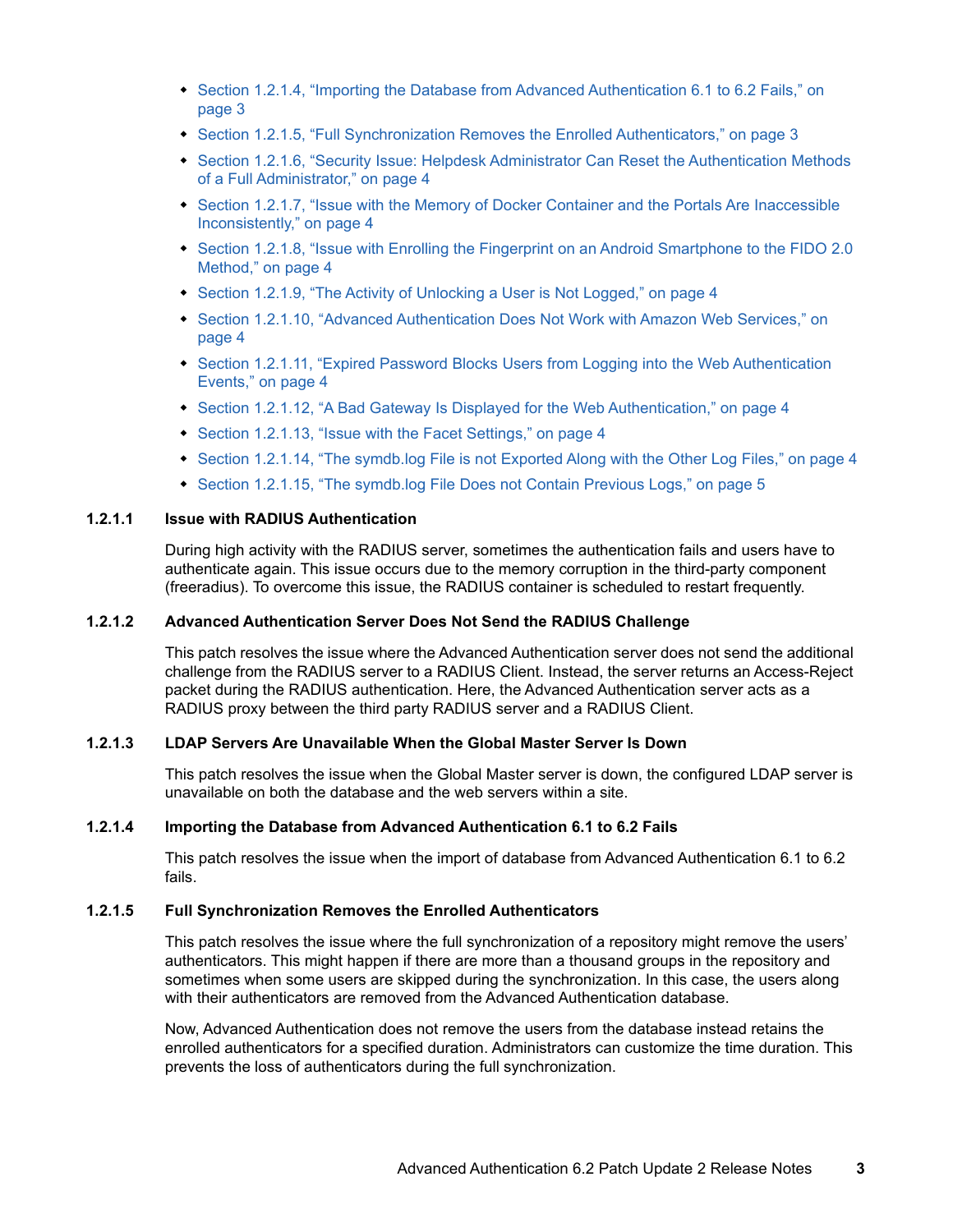For more information, see ["Users Synchronization Options"](https://www.netiq.com/documentation/advanced-authentication-62/pdfdoc/server-administrator-guide/server-administrator-guide.pdf#t49nj66wo55y) in the *[Advanced Authentication -](https://www.netiq.com/documentation/advanced-authentication-62/pdfdoc/tenant-administrator-guide/tenant-administrator-guide.pdf#bookinfo)  Administration* guide.

#### <span id="page-3-6"></span>**1.2.1.6 Security Issue: Helpdesk Administrator Can Reset the Authentication Methods of a Full Administrator**

This patch resolves the security issue where a helpdesk administrator is allowed to re-enroll the methods of a full administrator in the **Users to Manage** page of the Advanced Authentication Helpdesk portal. This might result in a helpdesk administrator misusing the administrator's credentials.

Now, if a helpdesk administrator specifies the user name of a full administrator in the **Users to Manage** page, Advanced Authentication displays an error message No permission to manage this user. Are you an Enroll Admin?. This prevents the helpdesk administrator from re-enrolling the methods of a full administrator.

#### <span id="page-3-7"></span>**1.2.1.7 Issue with the Memory of Docker Container and the Portals Are Inaccessible Inconsistently**

This patch resolves the issue where the docker containers run out of memory and subsequently the Advanced Authentication portals are inaccessible. This issue occurs after upgrading to Advanced Authentication 6.2 Patch Update 1.

#### <span id="page-3-8"></span>**1.2.1.8 Issue with Enrolling the Fingerprint on an Android Smartphone to the FIDO 2.0 Method**

This patch resolves the issue where users are unable to enroll the fingerprint that exists on an android smartphone to the FIDO 2 method.

Now, users can utilize the fingerprint on an android smartphone to enroll and authenticate with the FIDO 2.0 method.

#### <span id="page-3-0"></span>**1.2.1.9 The Activity of Unlocking a User is Not Logged**

This patch resolves the issue where the unlocking activity of a user is not logged in syslog files.

#### <span id="page-3-1"></span>**1.2.1.10 Advanced Authentication Does Not Work with Amazon Web Services**

This patch resolves the issue when the Advanced Authentication server is hosted on the Amazon Web Services, the services stop after a period of about 10 minutes.

#### <span id="page-3-2"></span>**1.2.1.11 Expired Password Blocks Users from Logging into the Web Authentication Events**

This patch resolves the issue where a user is not allowed to log in with an expired password. The system does not provide a mechanism to change or register a new password.

#### <span id="page-3-3"></span>**1.2.1.12 A Bad Gateway Is Displayed for the Web Authentication**

This patch resolves the issue where an error invalid request block size is displayed on the web server during the web authentication. This issue occurs because the size of the cookie header that is sent exceeds the limit set for UWSGI.

Now, the buffer-size has been increased to 8192 bytes.

#### <span id="page-3-4"></span>**1.2.1.13 Issue with the Facet Settings**

This patch resolves the issue where users cannot enroll the U2F method when **Facets primary server URL suffix** in the Facets settings contains a custom port.

#### <span id="page-3-5"></span>**1.2.1.14 The symdb.log File is not Exported Along with the Other Log Files**

This patch resolves the issue where the  $symdb.$   $log$  file is not generated and exported in the debug logs location (\opt\symdb\logs) from the Administration portal.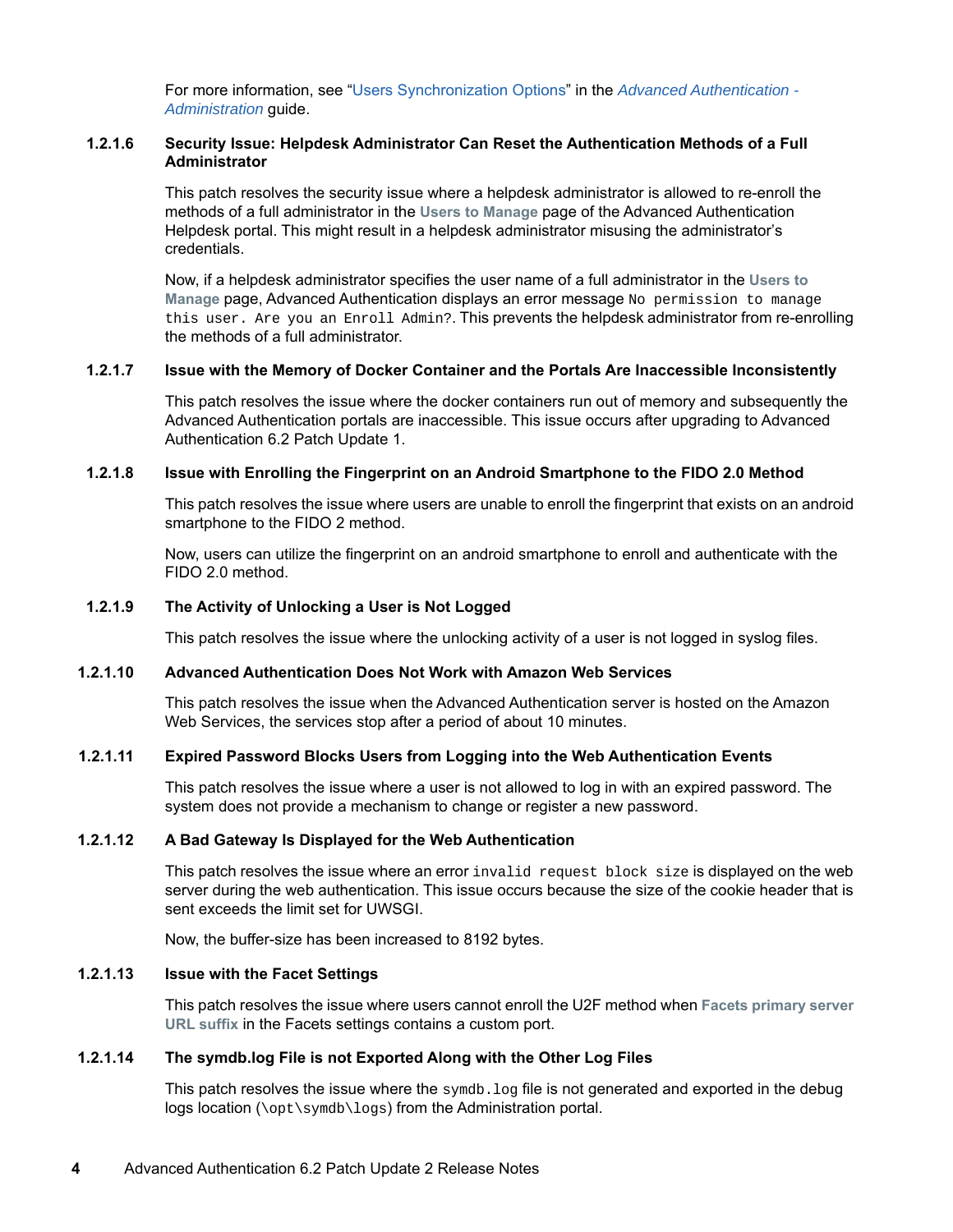#### <span id="page-4-1"></span>**1.2.1.15 The symdb.log File Does not Contain Previous Logs**

This patch resolves the issue where the  $symdb.$   $log$  file does not contain all of the previous logs as compared to the other log files, where the older files are stored.

#### <span id="page-4-0"></span>**1.2.2 Client Fixes**

Advanced Authentication 6.2 Patch Update 2 includes the following client fixes:

- [Section 1.2.2.1, "Domain Controller Does Not Complete the Boot Process," on page 5](#page-4-2)
- [Section 1.2.2.2, "Issue in Authenticating with the Re-enrolled Methods on Windows Client When](#page-4-3)  [the Cached Login Is Enforced," on page 5](#page-4-3)
- [Section 1.2.2.3, "Issue with Enrolling the Fingerprint Method on Windows 7 Professional," on](#page-4-4)  [page 5](#page-4-4)
- [Section 1.2.2.4, "Issue with Login on Mac OS Client," on page 5](#page-4-5)

#### <span id="page-4-2"></span>**1.2.2.1 Domain Controller Does Not Complete the Boot Process**

This patch resolves the issue where after installing the Logon filter and rebooting the server results in an infinite server reboot loop.

To fix this issue, perform one of the following actions:

- Boot the server with the last known configuration and install the Logon filter again
- Restore a VMware snapshot before installing the Logon filter

#### <span id="page-4-3"></span>**1.2.2.2 Issue in Authenticating with the Re-enrolled Methods on Windows Client When the Cached Login Is Enforced**

This patch resolves the issue where if you enable the forced cached logon (forceCachedLogon: true) on Windows Client, you cannot authenticate with the re-enrolled methods.

Now, during the first login with the re-enrolled authenticator, the cached authenticator gets cleared. When you log in the next time, you can authenticate with the authenticator.

#### <span id="page-4-4"></span>**1.2.2.3 Issue with Enrolling the Fingerprint Method on Windows 7 Professional**

This patch resolves the issue where users are unable to enroll the Fingerprint method on Windows 7 Professional.

#### <span id="page-4-5"></span>**1.2.2.4 Issue with Login on Mac OS Client**

This patch resolves the issue when users try to log in to the Mac OS Client with an expired password (on the Active Directory), a message You must change your password is repeatedly displayed.

Now, the user login window is displayed after clicking **OK**. You must change your password message does not repeat.